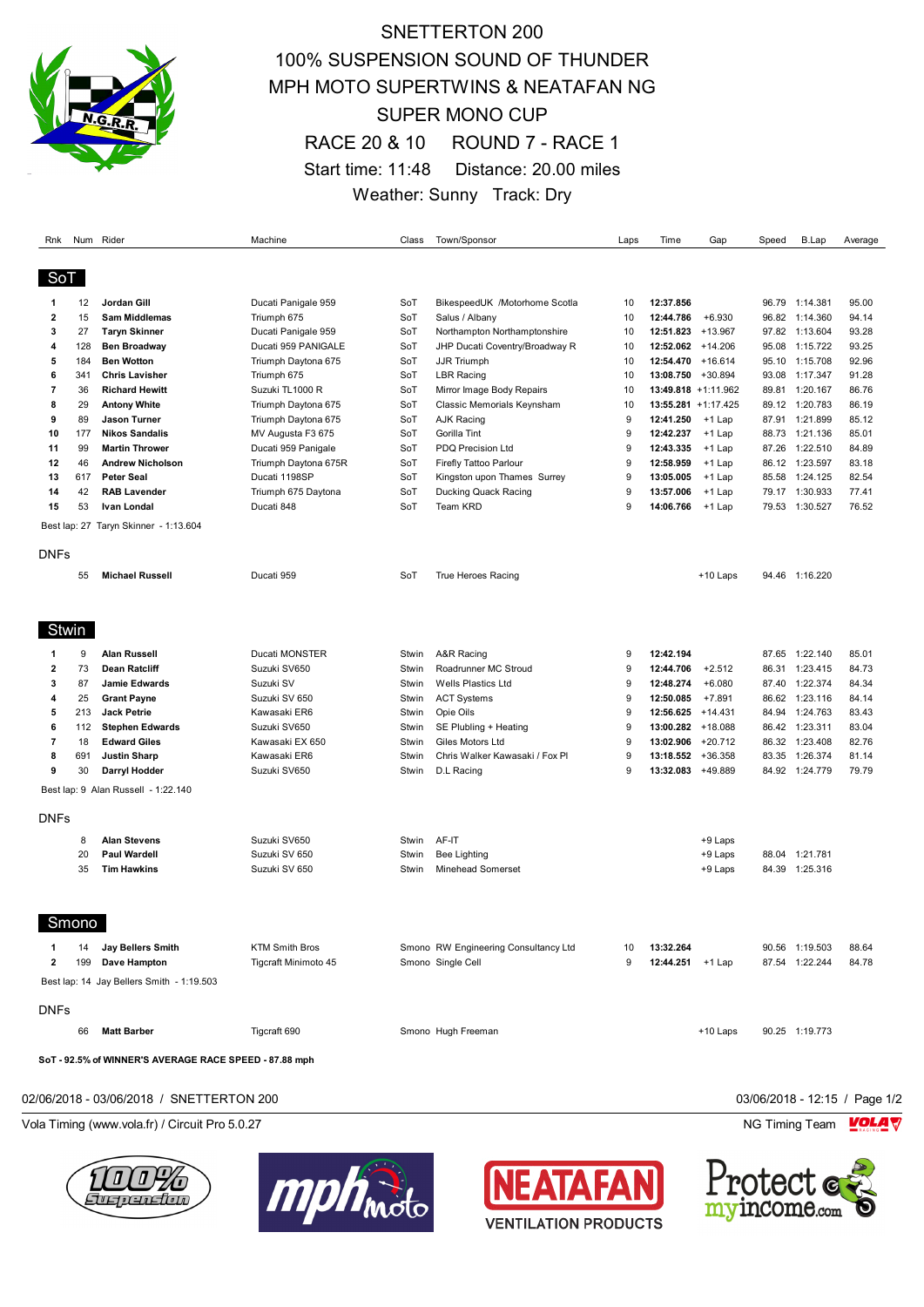#### SNETTERTON 200 100% SUSPENSION SOUND OF THUNDER MPH MOTO SUPERTWINS & NEATAFAN NG SUPER MONO CUP RACE 20 & 10 ROUND 7 - RACE 1 Start time: 11:48 Distance: 20.00 miles Weather: Sunny Track: Dry

**STwin - 92.5% of WINNER'S AVERAGE RACE SPEED - 78.63 mph SMono - 92.5% of WINNER'S AVERAGE RACE SPEED - 81.99 mph**

**No 27 Taryn Skinner - JUMP START +10 SECONDS**

**No 27 Taryn Skinner - ESTABLISH CLUB SOT LAP RECORD No 9 Alan Russell - ESTABLISH CLUB STWIN LAP RECORD No 14 Jay Bellers Smith - ESTABLISH CLUB SMONO LAP RECORD**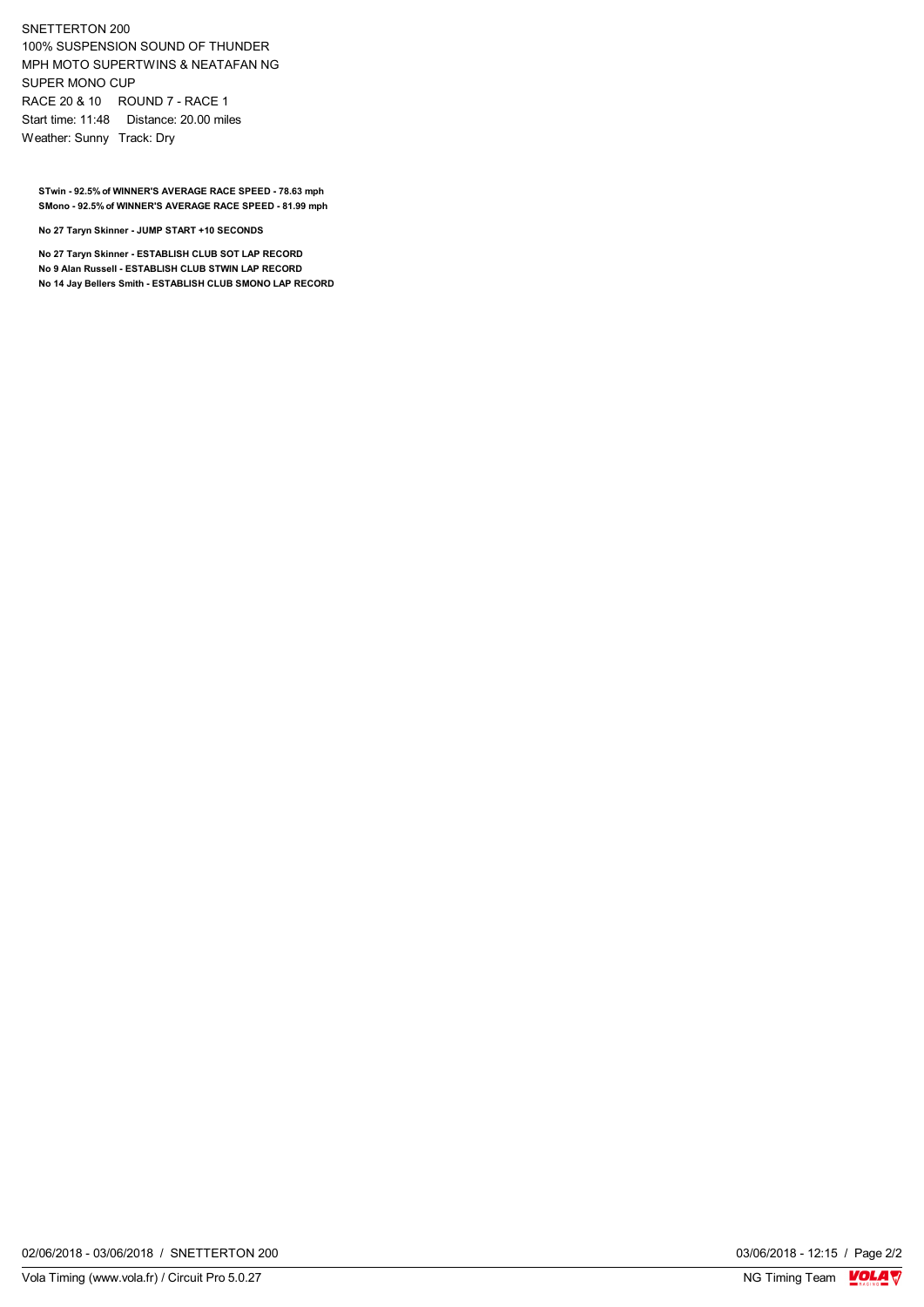

Lap Time

Alan Russell

START

 **1:22.140** 1:23.408 1:24.221 1:25.506 1:25.347 1:24.098 1:24.089 1:23.537

Alan Stevens

**START** 

Andrew Nicholson

**START** 

 **1:27.570 1:25.166** 1:27.966 **1:24.762 1:24.551 1:24.529 1:23.659 1:23.597**

# SNETTERTON 200 100% SUSPENSION SOUND OF THUNDER MPH MOTO SUPERTWINS & NEATAFAN NG SUPER MONO CUP RACE 20 & 10 ROUND 7 - RACE 1 LAP TIMES

| Lap            | Time           | Lap            | Time          |
|----------------|----------------|----------------|---------------|
| 5              | 1:21.481       | 2              | 1:17.501      |
| 6              | 1:22.369       | 3              | 1:17.671      |
| 7              | 1:21.150       | 4              | 1:18.200      |
| 8              | 1:21.358       | 5              | 1:18.612      |
| 9              | 1:20.783       | 6              | 1:19.043      |
| 10             | 1:21.380       | 7              | 1:19.043      |
|                |                | 8              | 1:18.498      |
|                |                | 9              | 1:17.347      |
|                |                | 10             | 1:17.460      |
|                | Ben Broadway   |                |               |
|                | <b>START</b>   |                |               |
| 1              |                |                | Darryl Hodder |
| $\overline{2}$ | 1:16.302       |                |               |
| 3              | 1:15.722       |                | <b>START</b>  |
| 4              | 1:16.091       | 1              |               |
| 5              | 1:16.142       | $\overline{2}$ | 1:24.779      |
| 6              | 1:18.869       | 3              | 1:49.167      |
| $\overline{7}$ | 1:16.108       | 4              | 1:27.219      |
| 8              | 1:16.068       | 5              | 1:29.187      |
| 9              | 1:17.218       | 6              | 1:26.085      |
| 10             | 1:16.372       | 7              | 1:26.006      |
|                |                | 8              | 1:25.959      |
|                |                | 9              | 1:25.883      |
| Ben Wotton     |                |                |               |
|                |                |                | Dave Hampton  |
| 1              | <b>START</b>   |                |               |
| $\overline{2}$ | 1:16.723       |                | <b>START</b>  |
| 3              | 1:15.775       | 1              |               |
| 4              | 1:15.708       | $\overline{2}$ | 1:25.252      |
| 5              | 1:15.816       | 3              | 1:22.244      |
| 6              | 1:19.084       | 4              | 1:24.048      |
| $\overline{7}$ | 1:16.056       | 5              | 1:25.674      |
| 8              | 1:16.849       | 6              | 1:24.968      |
| 9              | 1:18.057       | 7              | 1:23.250      |
| 10             | 1:17.905       | 8              | 1:24.275      |
|                |                | 9              | 1:24.059      |
|                |                |                |               |
|                | Chris Lavisher |                |               |
|                |                |                | Dean Ratcliff |
|                | <b>START</b>   |                |               |

02/06/2018 - 03/06/2018 / SNETTERTON 200 03/06/2018 - 12:05 / Page 1/3

Antony White

**START** 

 **1:23.107 1:22.117 1:21.306**

 $\overline{1}$ 

Vola Timing (www.vola.fr) / Circuit Pro 5.0.27 NG Timing Team Motors NG Timing Team Motors NG Timing Team MOLA







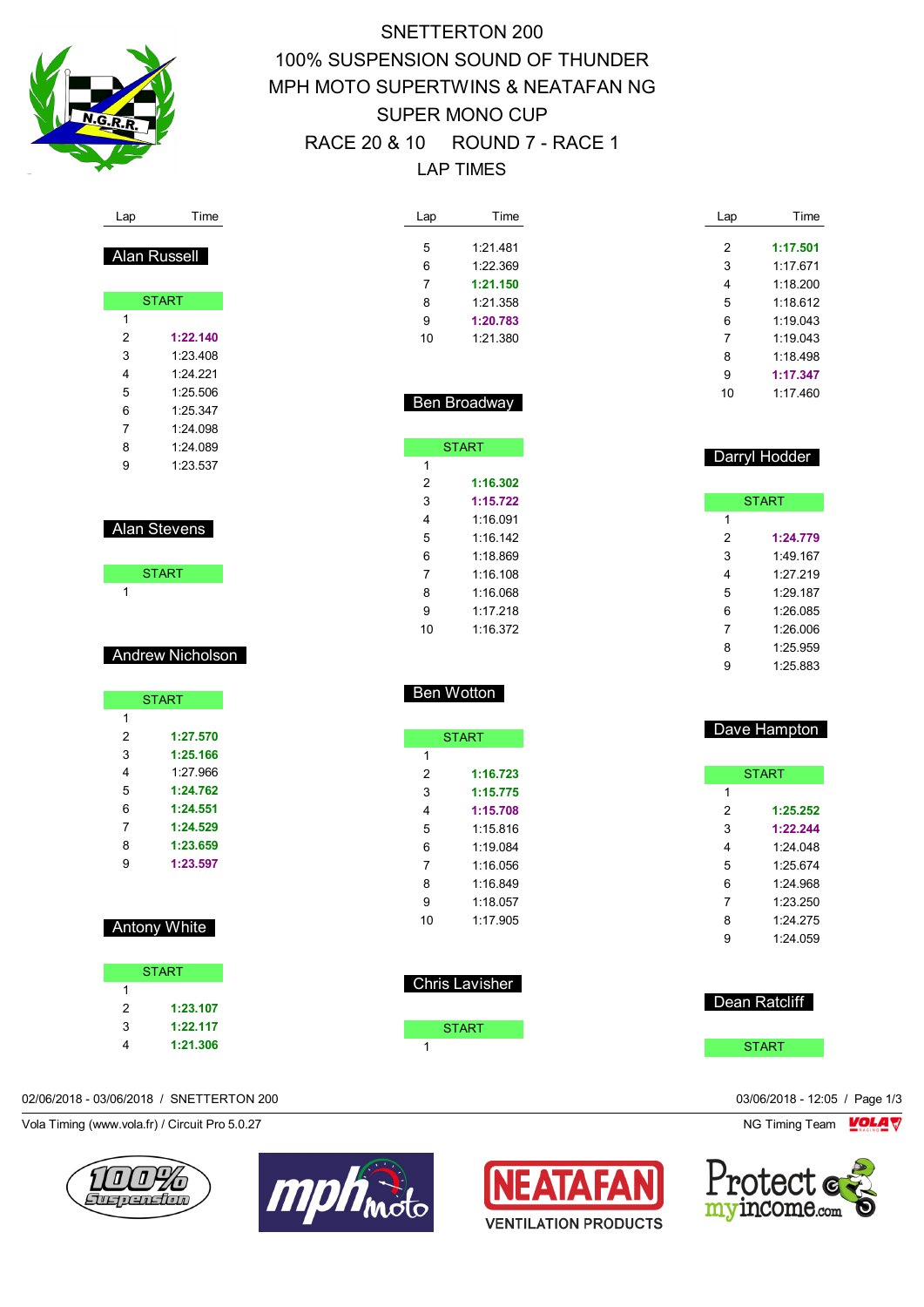SNETTERTON 200 100% SUSPENSION SOUND OF THUNDER MPH MOTO SUPERTWINS & NEATAFAN NG SUPER MONO CUP RACE 20 & 10 ROUND 7 - RACE 1 LAP TIMES

| Time     |
|----------|
|          |
| 1:23.974 |
| 1:23.551 |
| 1.23 799 |
| 1.24 687 |
| 1.25115  |
| 1:23.415 |
| 1.23895  |
| 1.24036  |
|          |

#### Edward Giles

|               | <b>START</b> |  |  |
|---------------|--------------|--|--|
| 1             |              |  |  |
| 2<br>1:27.180 |              |  |  |
| 3<br>1:25.642 |              |  |  |
| 1.26.270<br>4 |              |  |  |
| 5<br>1.24 745 |              |  |  |
| 6<br>1.25 085 |              |  |  |
| 7<br>1.25 670 |              |  |  |
| 1:25.139<br>8 |              |  |  |
| 1:23.408<br>q |              |  |  |

## Grant Payne

|   | <b>START</b> |
|---|--------------|
| 1 |              |
| 2 | 1:24.385     |
| 3 | 1.25 045     |
| 4 | 1:24.290     |
| 5 | 1.25 157     |
| 6 | 1:24.098     |
| 7 | 1:24.052     |
| 8 | 1:23.116     |
| 9 | 1.23405      |

#### Ivan Londal

| <b>START</b> |          |  |  |  |  |
|--------------|----------|--|--|--|--|
| 1            |          |  |  |  |  |
| 2            | 1:30.527 |  |  |  |  |
| 3            | 1:31 852 |  |  |  |  |
| 4            | 1:31 630 |  |  |  |  |
| 5            | 1:31.846 |  |  |  |  |
| 6            | 1:32 773 |  |  |  |  |
| 7            | 1:32 218 |  |  |  |  |
| 8            | 1:36.721 |  |  |  |  |
| 9            | 1:36 267 |  |  |  |  |

| Lap                     | Time              |  | Lap                 |              |
|-------------------------|-------------------|--|---------------------|--------------|
|                         |                   |  | 9                   | 1:19.        |
| Jack Petrie             |                   |  | 10                  | 1:20.        |
|                         |                   |  |                     |              |
|                         | <b>START</b>      |  |                     |              |
| 1                       |                   |  |                     |              |
| 2                       | 1:25.014          |  | Jordan Gill         |              |
| 3                       | 1:25.281          |  |                     |              |
| 4                       | 1:25.400          |  |                     |              |
| 5                       | 1:25.108          |  |                     | <b>START</b> |
| 6                       | 1:24.768          |  | 1                   |              |
| 7                       | 1:24.763          |  | 2                   | 1:14.        |
| 8                       | 1:24.906          |  | 3                   | 1:15.        |
| 9                       | 1:25.871          |  | 4                   | 1:15.        |
|                         |                   |  | 5                   | 1:15.        |
|                         |                   |  | 6                   | 1:16.        |
|                         | Jamie Edwards     |  | 7                   | 1:14.        |
|                         |                   |  | 8                   | 1:15         |
|                         |                   |  | 9                   | 1:14.        |
|                         | <b>START</b>      |  | 10                  | 1:16.        |
| 1                       |                   |  |                     |              |
| $\overline{\mathbf{c}}$ | 1:25.010          |  |                     |              |
| 3                       | 1:24.909          |  | <b>Justin Sharp</b> |              |
| 4                       | 1:24.135          |  |                     |              |
| 5                       | 1:26.235          |  |                     |              |
| 6                       | 1:24.172          |  |                     | <b>START</b> |
| $\overline{7}$          | 1:23.781          |  | 1                   |              |
| 8                       | 1:23.001          |  | $\overline{2}$      | 1:27.        |
| 9                       | 1:22.374          |  | 3                   | 1:27.        |
|                         |                   |  | 4                   | 1:28.        |
|                         |                   |  | 5                   | 1:27.        |
|                         | Jason Turner      |  | 6                   | 1:27.        |
|                         |                   |  | 7                   | 1:26.        |
|                         |                   |  | 8                   | 1:26.        |
|                         | <b>START</b>      |  | 9                   | 1:26.        |
| 1<br>2                  | 1:21.899          |  |                     |              |
| 3                       | 1:22.849          |  |                     |              |
| 4                       | 1:24.149          |  | <b>Martin Throv</b> |              |
| 5                       | 1:25.176          |  |                     |              |
| 6                       | 1:23.899          |  |                     | <b>START</b> |
| 7                       | 1:23.768          |  | 1                   |              |
| 8                       | 1:24.186          |  | $\boldsymbol{2}$    | 1:23.        |
| 9                       | 1:23.477          |  | 3                   | 1:22.        |
|                         |                   |  | 4                   | 1:25.        |
|                         |                   |  | 5                   | 1:25.        |
|                         |                   |  | 6                   | 1:24.        |
|                         | Jay Bellers Smith |  | 7                   | 1:23.        |
|                         |                   |  | 8                   | 1:23.        |
|                         | <b>START</b>      |  | 9                   | 1:24.        |
| 1                       |                   |  |                     |              |
| $\overline{\mathbf{c}}$ | 1:21.026          |  |                     |              |
| 3                       | 1:20.531          |  |                     |              |
| 4                       | 1:20.868          |  | <b>Matt Barber</b>  |              |
| 5                       | 1:21.030          |  |                     |              |
| 6                       | 1:20.788          |  |                     | <b>START</b> |
| 7                       | 1:20.165          |  | 1                   |              |

**1:19.503**

| 9  | 1:19.788 |
|----|----------|
| 10 | 1:20.640 |
|    |          |
|    |          |

Time

| <b>START</b> |          |  |  |  |
|--------------|----------|--|--|--|
| 1            |          |  |  |  |
| 2            | 1:14.964 |  |  |  |
| 3            | 1.15144  |  |  |  |
| 4            | 1.15030  |  |  |  |
| 5            | 1.15047  |  |  |  |
| 6            | 1:16.588 |  |  |  |
| 7            | 1:14.381 |  |  |  |
| 8            | 1:15 603 |  |  |  |
| 9            | 1.14526  |  |  |  |
| 10           | 1:16.051 |  |  |  |

| Justin Sharp |              |  |  |  |  |
|--------------|--------------|--|--|--|--|
|              |              |  |  |  |  |
|              | <b>START</b> |  |  |  |  |
| 1            |              |  |  |  |  |
| 2            | 1:27.727     |  |  |  |  |
| 3            | 1:27.439     |  |  |  |  |
| 4            | 1.28 394     |  |  |  |  |
| 5            | 1.274        |  |  |  |  |
| 6            | 1:27.078     |  |  |  |  |
| 7            | 1:26.961     |  |  |  |  |
| 8            | 1:26.817     |  |  |  |  |

## Thrower

**1:26.374**

| <b>START</b> |          |  |  |  |
|--------------|----------|--|--|--|
| 1            |          |  |  |  |
| 2            | 1:23.342 |  |  |  |
| 3            | 1:22.510 |  |  |  |
| 4            | 1.25176  |  |  |  |
| 5            | 1:25.025 |  |  |  |
| 6            | 1:24.523 |  |  |  |
| 7            | 1:23.755 |  |  |  |
| 8            | 1:23.652 |  |  |  |
| g            | 1:24.345 |  |  |  |
|              |          |  |  |  |

| <b>Matt Barber</b> |
|--------------------|
| <b>START</b>       |
|                    |

**1:20.608**

02/06/2018 - 03/06/2018 / SNETTERTON 200

Vola Timing (www.vola.fr) / Circuit Pro 5.0.27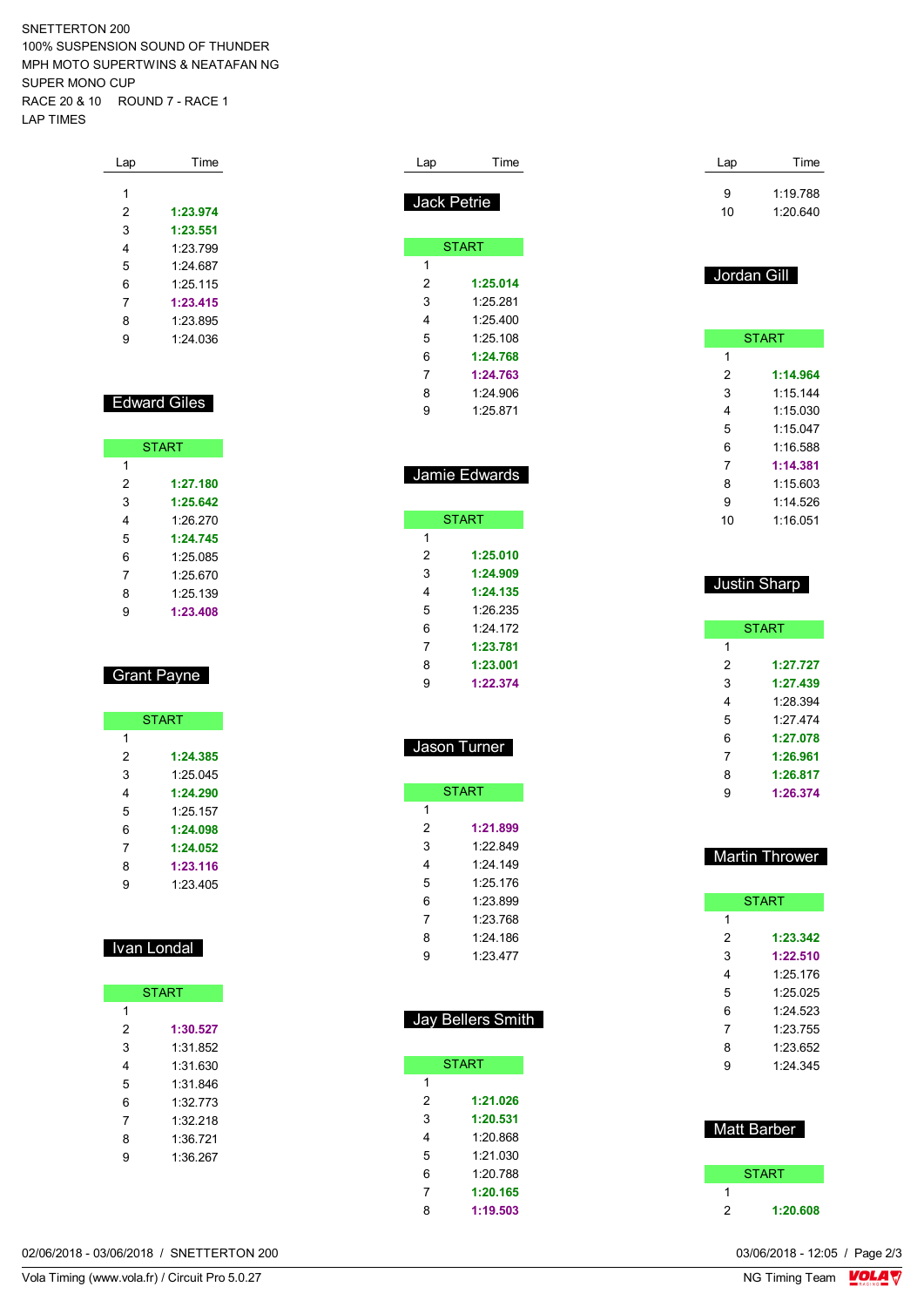SNETTERTON 200 100% SUSPENSION SOUND OF THUNDER MPH MOTO SUPERTWINS & NEATAFAN NG SUPER MONO CUP RACE 20 & 10 ROUND 7 - RACE 1 LAP TIMES

| Lap | Time     |
|-----|----------|
| 3   | 1:20.854 |
| 4   | 1:19.885 |
| 5   | 1:20.456 |
| 6   | 1.21281  |
| 7   | 1:19.773 |
|     |          |

#### Michael Russell

| <b>START</b> |          |  |  |  |  |  |  |  |  |  |
|--------------|----------|--|--|--|--|--|--|--|--|--|
|              |          |  |  |  |  |  |  |  |  |  |
| 2            | 1:16.220 |  |  |  |  |  |  |  |  |  |
| 3            | 1:16.457 |  |  |  |  |  |  |  |  |  |

#### Nikos Sandalis

|   | <b>START</b> |
|---|--------------|
| 1 |              |
| 2 | 1:25.351     |
| 3 | 1:24.948     |
| 4 | 1:24.486     |
| 5 | 1:25.115     |
| 6 | 1:23.382     |
| 7 | 1:21.688     |
| 8 | 1:21.136     |
| g | 1.21636      |

#### Paul Wardell

|   | <b>START</b> |  |
|---|--------------|--|
|   |              |  |
| 2 | 1:21.781     |  |

#### Peter Seal

| <b>START</b>  |  |  |  |  |  |  |  |  |  |  |
|---------------|--|--|--|--|--|--|--|--|--|--|
| 1             |  |  |  |  |  |  |  |  |  |  |
| 2<br>1:26.160 |  |  |  |  |  |  |  |  |  |  |
| 3<br>1:24.226 |  |  |  |  |  |  |  |  |  |  |
| 4<br>1.27 927 |  |  |  |  |  |  |  |  |  |  |
| 5<br>1.24 778 |  |  |  |  |  |  |  |  |  |  |
| 6<br>1.26770  |  |  |  |  |  |  |  |  |  |  |
| 7<br>1:24.125 |  |  |  |  |  |  |  |  |  |  |
| 1.27740<br>8  |  |  |  |  |  |  |  |  |  |  |
| 9<br>1.25 021 |  |  |  |  |  |  |  |  |  |  |
|               |  |  |  |  |  |  |  |  |  |  |
|               |  |  |  |  |  |  |  |  |  |  |

| Lap | Time         |
|-----|--------------|
|     |              |
|     | <b>START</b> |
| 1   |              |
| 2   | 1:30.933     |
| 3   | 1:31 850     |
| 4   | 1:31 648     |
| 5   | 1:31.698     |
| 6   | 1:31.654     |
| 7   | 1:31 538     |
| 8   | 1:31 862     |
| 9   | 1:32.201     |
|     |              |

### Richard Hewitt

|    | <b>START</b> |
|----|--------------|
| 1  |              |
| 2  | 1:20.730     |
| 3  | 1:20.167     |
| 4  | 1:21.370     |
| 5  | 1:23.306     |
| 6  | 1.22.387     |
| 7  | 1.22.587     |
| 8  | 1.23.210     |
| 9  | 1:23 445     |
| 10 | 1:23.358     |

# 1:20.187 1:14.666 1:15.191

Lap Time

Taryn Skinner

**START** 

 **1:15.556 1:13.604** 1:14.186 1:14.854 1:16.647 1:14.358

### **START**  $\overline{1}$  **1:26.024 1:25.316**

Tim Hawkins

### Sam Middlemas

|    | <b>START</b> |
|----|--------------|
| 1  |              |
| 2  | 1:15.466     |
| 3  | 1:14.877     |
| 4  | 1:14.360     |
| 5  | 1 15 256     |
| 6  | 1:16.576     |
| 7  | 1.15 877     |
| 8  | 1 16 644     |
| 9  | 1:15 956     |
| 10 | 1 16 539     |

#### Stephen Edwards

|   | <b>START</b> |
|---|--------------|
| 1 |              |
| 2 | 1:27.527     |
| 3 | 1:25.308     |
| 4 | 1.28 084     |
| 5 | 1.25455      |
| 6 | 1:24.554     |
| 7 | 1:23.992     |
| 8 | 1:23.311     |
| 9 | 1:23.605     |

02/06/2018 - 03/06/2018 / SNETTERTON 200

RAB Lavender

Vola Timing (www.vola.fr) / Circuit Pro 5.0.27

03/06/2018 - 12:05 / Page 3/3<br>NG Timing Team  $\frac{\text{VOLA}}{\text{V}}$